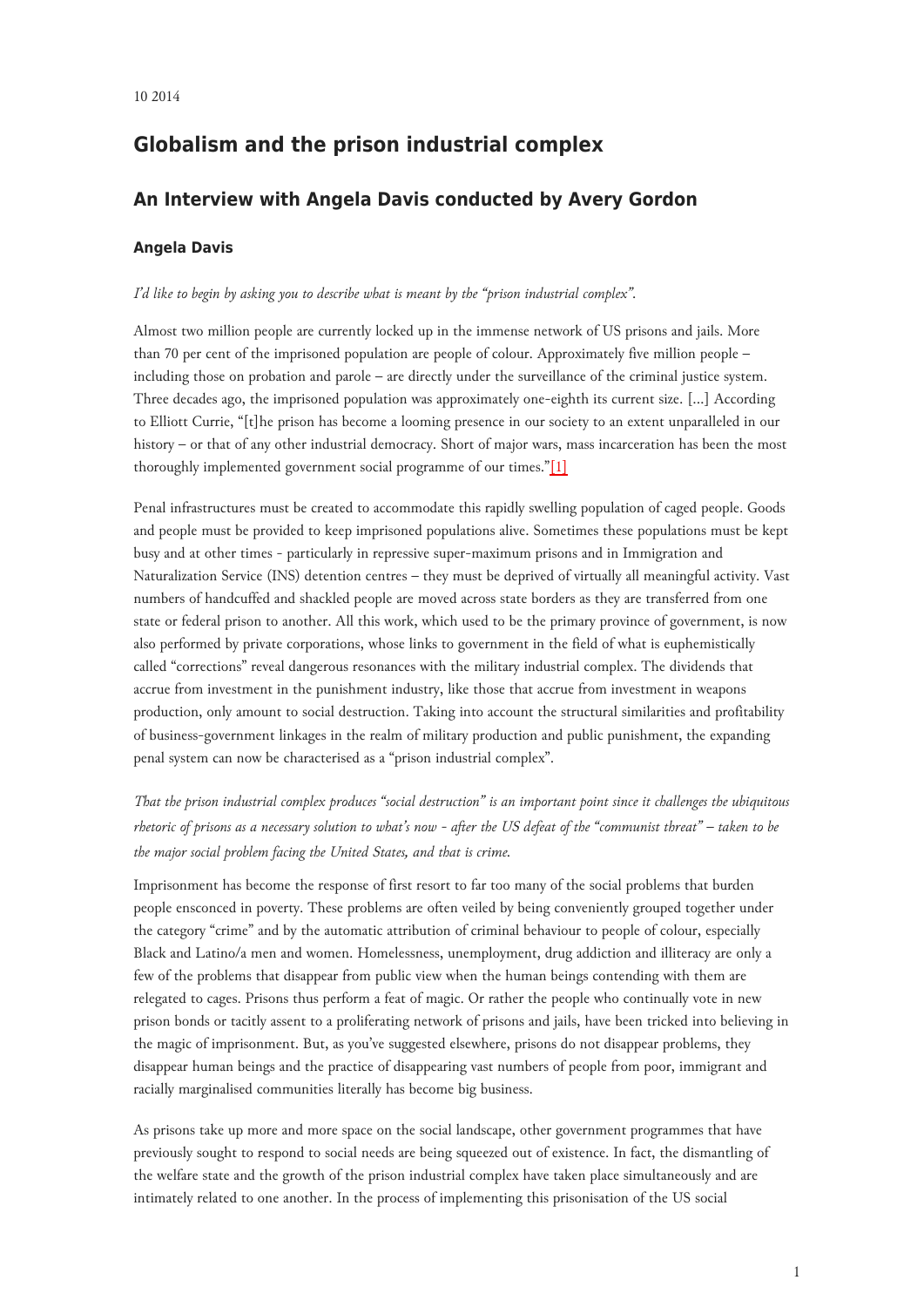landscape, private capital has become enmeshed in the punishment industry in a variety of ways and, precisely because of their profit potential, prisons are becoming increasingly central to the US economy. If the notion of punishment as a source of potentially stupendous profits is disturbing by itself, then the strategic dependence on racist structures and ideologies to render mass punishment palatable and profitable is even more disturbing.

This political economy of prisons relies on racialised assumptions of criminality – such as images of Black welfare mothers reproducing criminal children – and on well-documented racist practices in arrest, conviction and sentencing patterns to deliver up bodies destined for profitable punishment. Coloured bodies are the main raw material in this vast experiment to disappear the major social problems of our time. Once the aura of magic is stripped away from the imprisonment solution, however, what is revealed is racism, class bias and the parasitic seduction of capitalist profit within a system that materially and morally impoverishes its inhabitants, while it devours the social wealth needed to address the very problems that have led to spiralling numbers of prisoners.

<span id="page-1-0"></span>*You're suggesting, then, that the prison industrial complex accomplishes two interrelated vanishing acts. It disappears ever larger numbers of poor coloured people, especially women and youth, into the shadow society of the prison where they are expected to live behind, as you put it, "layer and upon layer of razor wire", in a literal state of social dispossession.***[\[2\]](#page-4-1)** *It also hides from public view the racialised capitalism that underwrites and drives the development of the prison industrial complex.*

Yes. Let me try to connect these two dimensions. Because of the tendency to view it as an abstract site into which all manner of undesirables are deposited, the prison is a perfect site for the simultaneous production and concealment of racism. The abstract character of the public perception of prisons militates against an engagement with the real issues afflicting the communities from which prisoners are drawn in such disproportionate numbers. This is the ideological work that the prison performs; it relieves us of the responsibility of seriously engaging with the problems of late capitalism, of transnational capitalism. The naturalisation of Black and brown people as criminals also erects ideological barriers to an understanding of the connections between late-twentieth century structural racism and the globalisation of capital.

#### *Would you elaborate on that connection?*

The vast expansion of the power of capitalist corporations over the lives of people of colour and poor people in general has been accompanied by a waning anti-capitalist consciousness. As capital moves with ease across national borders, legitimised by recent trade and investment agreements such as NAFTA, GATT and MAI, corporations close shop in the United States and transfer manufacturing operations to nations providing cheap labour pools. In fleeing organised labour in the US to avoid paying higher wages and benefits, they leave entire communities in shambles, consigning huge numbers of people to joblessness, leaving them prey to the drug trade, destroying the economic base of these communities and thus affecting the education system, social welfare - and turning the people who live in those communities into perfect candidates for prison. At the same time, they create an economic demand for prisons, which stimulates the economy, providing jobs in the correctional industry for people who often come from the very populations that are criminalised by this process. It is a horrifying and self-reproducing cycle.

*This is a disturbing twist on the notion of dependency and an example of what Helen Quan, in the context of studying neo-imperialism in Brazil, has called "savage developmentalism".*

It is more than a twist. Prisons themselves are becoming a source of cheap labour that attracts corporate capitalism in a way that parallels the attraction unorganised labour in Third World countries exerts. Let me read you a statement by Michael Lamar Powell, a prisoner in Capshaw, Alabama: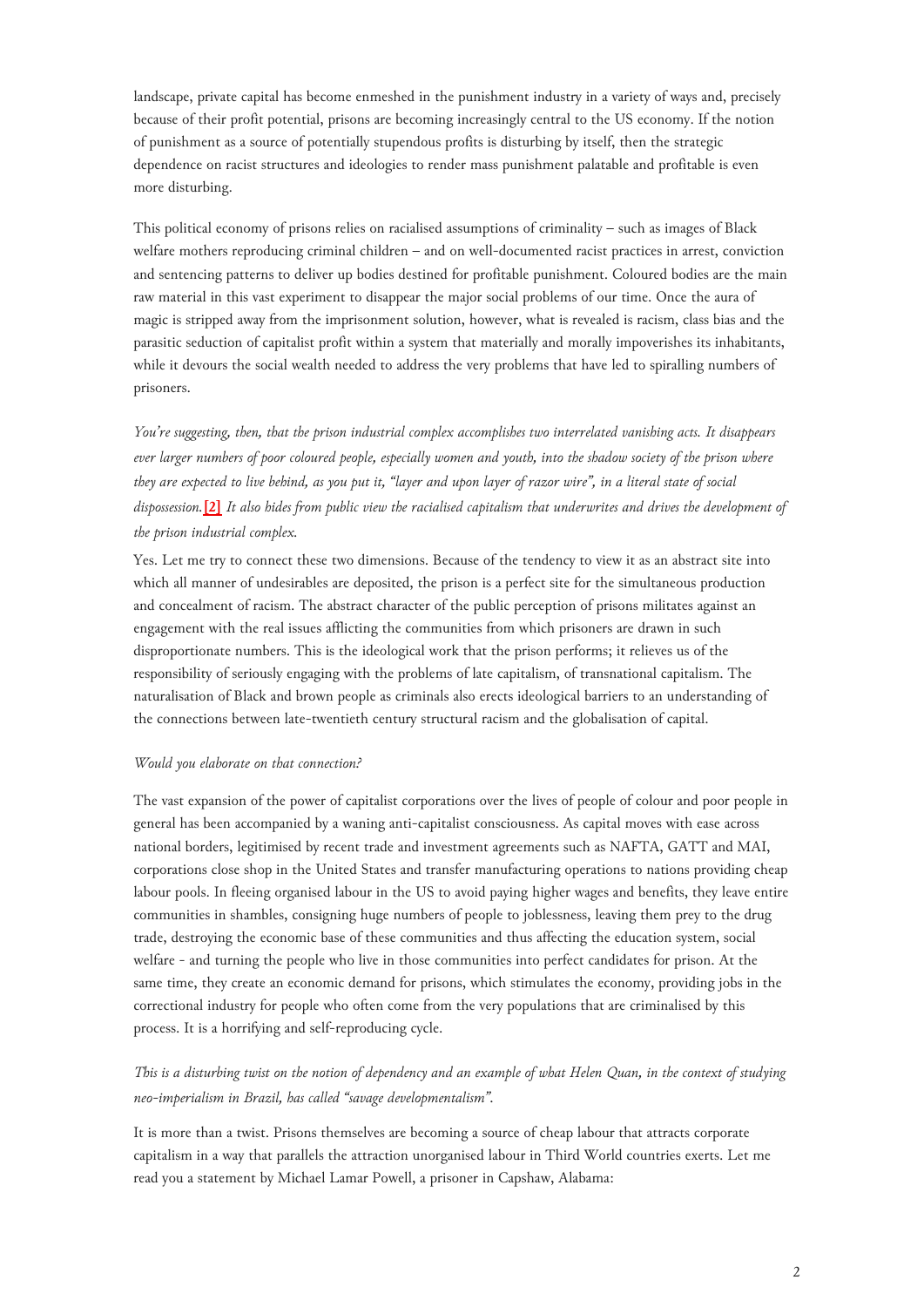<span id="page-2-0"></span>I cannot go on strike, nor can I unionize. I am not covered by workers' compensation of the Fair Labour Standards Act. I agree to work late-night and weekend shifts. I do just what I am told, no matter what it is. I am hired and fired at will, and I am not even paid minimum wage: I earn one dollar a month. I cannot even voice grievances or complaints, except at the risk of incurring arbitrary discipline of some covert retaliation You need not worry about NAFTA or your jobs going to Mexico and other Third World countries. I will have at least five per cent of our jobs by the end of this decade. I am called prison labour. I am The New American Worker.[\[3\]](#page-4-2)

This "new American worker" will be drawn from the ranks of a racialised population whose historical super-exploitation, from the era of slavery to the present, has been legitimised by racism. […] Moreover, as Michael Powell so incisively reveals, there is a new dimension to the racism inherent in this process, which structurally links the super-exploitation of prison labour to the globalisation of capital. […]

Although prison labour is hugely profitable for the companies that use it, the penal system as a whole does not produce wealth. It devours the social wealth that could be used to subsidise housing for the homeless, to meliorate public education for poor and racially marginalised communities, to open free drug rehabilitation programmes for people who wish to kick their habits, to create a national health care system, to expand programmes to combat HIV and to eradicate domestic abuse, and, in the process, to create well-paying jobs for the unemployed. This amounts to a massive redistribution of social wealth and resources. For example, government contracts to build prisons have played a major role in bolstering the construction industry and prison design has become a major business "opportunity" for architects. Technology developed for military use is marketed by companies like Westinghouse for use in law enforcement and punishment. Moreover, corporations that appear to be far removed from the business of punishment are intimately involved in the expansion of the prison industrial complex. For example, prison construction bonds are one of the many sources of profitable investment for leading financiers such as Merrill Lynch. […]

<span id="page-2-1"></span>*I'd like to go back to a statement you made earlier that Black people and people of colour in general are the main human raw material with which the expansion of the prison industrial complex is being accomplished. In several articles and in your […] book, you've been excavating the racialised and gendered history of punishment and penality in the US and you've identified at least four systems of incarceration that link "confinement, punishment, and race": the reservation system, slavery, the mission system, and the internment camps of the second world war.***[\[4\]](#page-5-0)** *You've focused especially on the history of slavery and on people of African descent.***[\[5\]](#page-5-1)** *What are some of the main features of this history that you see as particularly important for understanding the prison crisis today?*

<span id="page-2-2"></span>Within the US – and increasingly in postcolonial Europe – the disproportionate presence of people of colour among incarcerated populations has acquired a self-evident character.[\[6\]](#page-5-2) But, this commonplace is a result of a long history of exploitation and state repression. Historically, people of African descent consigned to slavery in the US were certainly not treated as rights-bearing individuals and therefore were not considered worthy of the moral re-education that was the announced philosophical goal of the penitentiary. Indeed, the slave system had its own forms of punishment, which remained primarily corporeal and of the sort that predated the emergence of incarceration as punishment.

Within the institution of slavery, itself a form of incarceration, racialised forms of punishment developed alongside the emergence of the prison system within, and as a negative affirmation of, the "free world", from which slavery was twice removed. Even if the forms of punishment inherent in and associated with slavery had been entirely revoked with the abolition of slavery, the persistent second-class citizenship status to which former slaves were relegated would have had an implicit impact on punishment practices. However, an explicit linkage between slavery and punishment was written into the US Constitution precisely at the moment of the abolition of slavery. In fact, there was no reference to imprisonment in the Constitution until the passage of the Thirteenth Amendment declared chattel slavery unconstitutional. The Thirteenth Amendment read: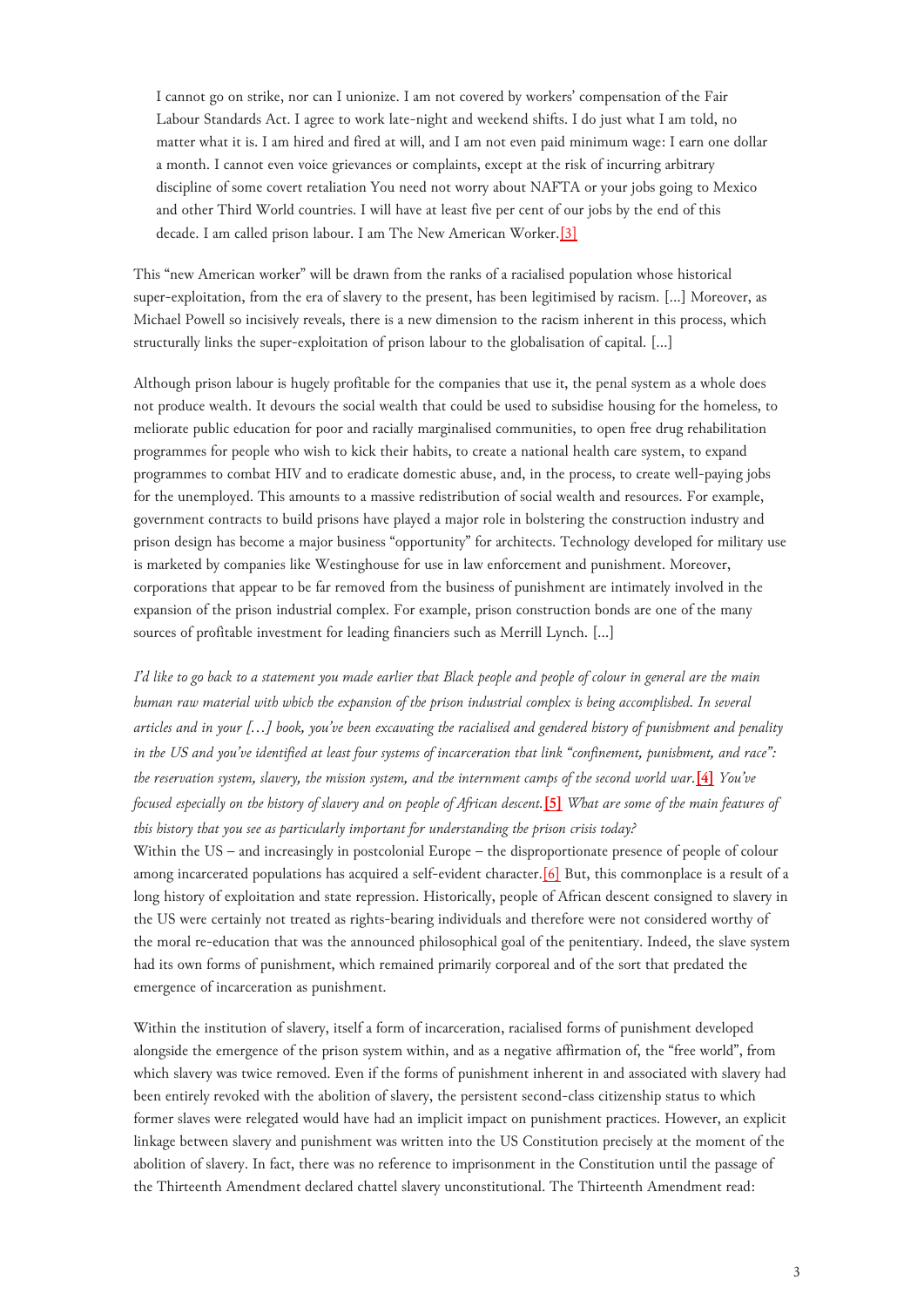"Neither slavery nor involuntary servitude, except as a punishment for crime whereof the party shall have been duly convicted, shall exist within the United States, or any place subject to their jurisdiction". The abolition of slavery thus corresponded to the authorisation of slavery as punishment. In actual practice, both Emancipation and the authorisation of penal servitude combined to create an immense Black presence within southern prisons and to transform the character of punishment into a means of managing former slaves.

In constructing prisoners as human beings who deserved subjection to slavery, the Constitution allowed for a further, more elusive linkage of prison and slavery, namely the criminalisation of former slaves. This criminalisation process became evident in the rapid transformation of prison populations in the southern states, where a majority of Black Americans resided. Prior to Emancipation, prisoners were primarily white, but as Milifred Fierce pointed out, during the post Civil War period, the percentage of Black convicts in relation to white was often higher than 90 per cent.

The swift racial transformation of imprisoned southern populations was largely due to the passage of Black Codes which criminalised such behaviour as vagrancy, breach of job contracts, absence from work and insulting gestures or acts. Theft and escape, for example, long considered effective forms of resistance to slavery became defined as crimes. What during slavery had been the particular repressive power of the master became the far more devastating universal power of the state as Black people were divested of their status as slaves in order to be accorded a new status as criminals. The criminal justice system, then, played a significant role in constructing the new social status of former slaves as human beings whose citizenship status was acknowledged precisely in order to be denied.

<span id="page-3-0"></span>Southern prison populations not only became predominantly Black in the aftermath of slavery, penitentiaries were either replaced by convict leasing or they were restricted to white convicts. This racialisation of punishment practices determined that Black people were to be socially defined in large part by recreated conditions of slavery. In fact, as historian David Oshinsky has documented, convict leasing in institutions like Mississippi's Parchman Farm created conditions "worse than slavery".[\[7\]](#page-5-3)

During the last three decades of the nineteenth century, southern criminal justice systems were profoundly transformed by their role as a totalitarian means of controlling Black labour in the post Emancipation era. Because so many of the particular crimes with which Black people were charged served more as pretexts than as causal factors for arrest, these punishment strategies were explicitly directed at Black communities and eventually informed the history of imprisonment outside the South as well.

#### *And today?*

<span id="page-3-1"></span>Today the emergent prison industrial complex recalls the early efforts to create a profitable punishment based on the new supply of "free" Black male labourers in the aftermath of the Civil War. As Steven Donziger has argued: "the criminal justice system need[s] sufficient quantities of raw materials to guarantee long-term growth […] In the criminal justice field, *the raw material is prisoners* […] For the supply of prisoners to grow, criminal justice policies must ensure a sufficient number of incarcerated Americans regardless of whether crime is rising or the incarceration is necessary."[\[8\]](#page-5-4) Just as newly freed Black men, along with a significant number of Black women, constituted a virtually endless supply of raw material for the embryonic southern punishment industry (as well as providing much-needed labour for the economies of the southern states as they attempted to recover from the devastating impact of the Civil War) so, in the contemporary era, do unemployed Black men, along with increasing numbers of women, constitute an unending supply of raw material for the present day prison industrial complex. […]

*Let's move, then, by way of concluding, to discuss resistance to the prison industrial complex and the call for a new abolitionism. […]*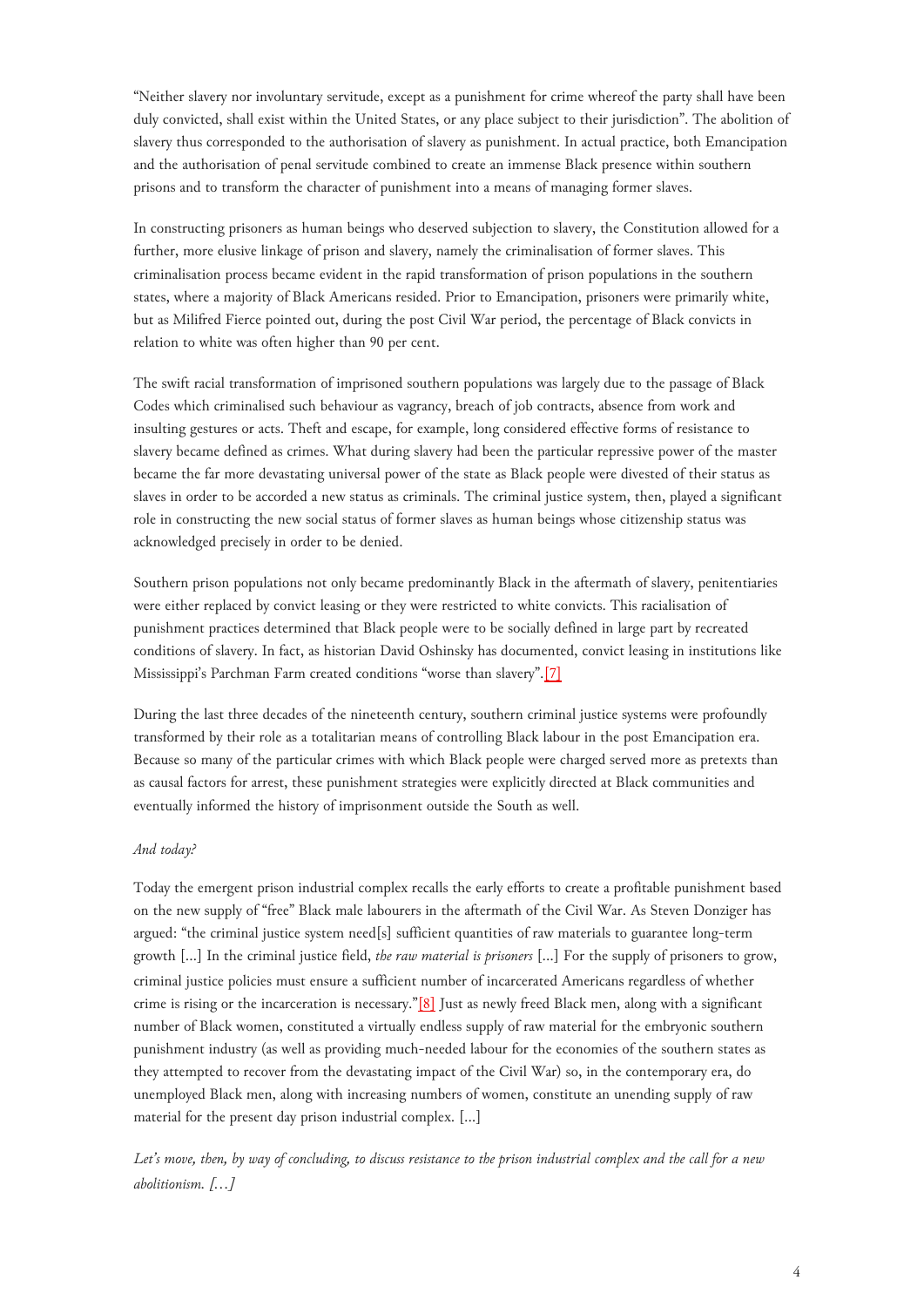[...] In the US, the growth of the punishment industry occurs against the backdrop of a ubiquitous reluctance on the part of most people on the outside to engage in critical discussions about jails and prison beyond the oversimplified and fatally inaccurate equation of prison expansion with the elimination of crime. Media and law enforcement agencies collude to create an increasingly crime-saturated atmosphere in which those who are least likely to be victims of crime are the very individuals most vocally supportive of harsher sentencing practices and prison expansion as means of curtailing crime. In the public imagination, as fantastical notions of "the criminal" translate into fears of a Black male stranger who lurks in dark corners waiting to beat, rob, rape, or murder an unsuspecting victim, the resulting 'lock-'em-up-and-throw-away-the-key' attitude […] renders more and more invisible those who are imprisoned. […] The continued demonisation of welfare mothers, particularly Black single mothers, and the dismantling of programmes that assist poor women and their children, is carving out new gendered paths toward imprisonment.

Challenging the invisibility of incarcerated populations, and especially the hypervisibility of women prisoners who are twice marginalised - invisible in the "free world" by virtue of their incarceration and largely overlooked even by prison activists by virtue of their gender - is central to resisting the social dispossession wrought by the prison industrial complex. It is also necessary to expose that magic trick I mentioned earlier.

The great majority of people have been tricked into believing in the efficacy of imprisonment, even though the historical record clearly demonstrates that prisons do not work. They have never really worked and they never will. The economic and social factors that lead certain individuals to commit offences that are likely to land them in prison (as well as the criminalisation process itself, which dictates what segments of the population become the objects of the widespread fear of crime) go unaffected by the number of prisons that are built in the US each year. Systemic social problems such as poverty, homelessness, illiteracy and child abuse – each of which renders its victims more likely to become entangled in the penal system – require aggressive and innovative solutions that bear no relationship whatsoever to incarceration. Yet these simple and rather obvious realities are obscure to most people for whom penal institutions are remote. […]

#### *Is the aim of this critique ultimately the abolition of the prison system as we know it?*

Yes. Raising the possibility of abolishing jails and prisons as the institutionalised and normalised means of addressing social problems in an era of migrating corporations, unemployment and homelessness and collapsing public services, from health care to education, can help to interrupt the current law-and-order discourse that has such a grip on the collective imagination, facilitated as it is by deep and hidden influences of racism. […]

A radical strategy to abolish jails and prisons as the normal way of dealing with the social problems of late capitalism is not a strategy for abstract abolition. It is designed to force a rethinking of the increasingly repressive role of the state during this era of late capitalism and to carve out a space for resistance.

*This text is a shortened version of an interview published in the journal* Race & Class*, 40, Nos. 2-3 (October 1998, March 1999), pp. 145-157. It was then reprinted in Avery Gordon's book* Keeping Good Time: Reflections on Knowledge, Power, People *published by Paradigm Publishers (2004).*

<span id="page-4-0"></span>[\[1\]](#page-0-0) Elliot Currie, *Crime and Punishment in America*, New York: Henry Holt and Company 1998, S. 21.

<span id="page-4-1"></span>[\[2\]](#page-1-0) See Angela Davis, "A World unto Itself: Multiple Invisibilities of Imprisonment", in Michael Jacobson-Hardy and John Edgar Wideman, *Behind the Razor Wire: Portrait of an American Prison System*, New York: New York University Press 1998.

<span id="page-4-2"></span>[\[3\]](#page-2-0) "Modern Slavery American Style", unpublished essay 1995.